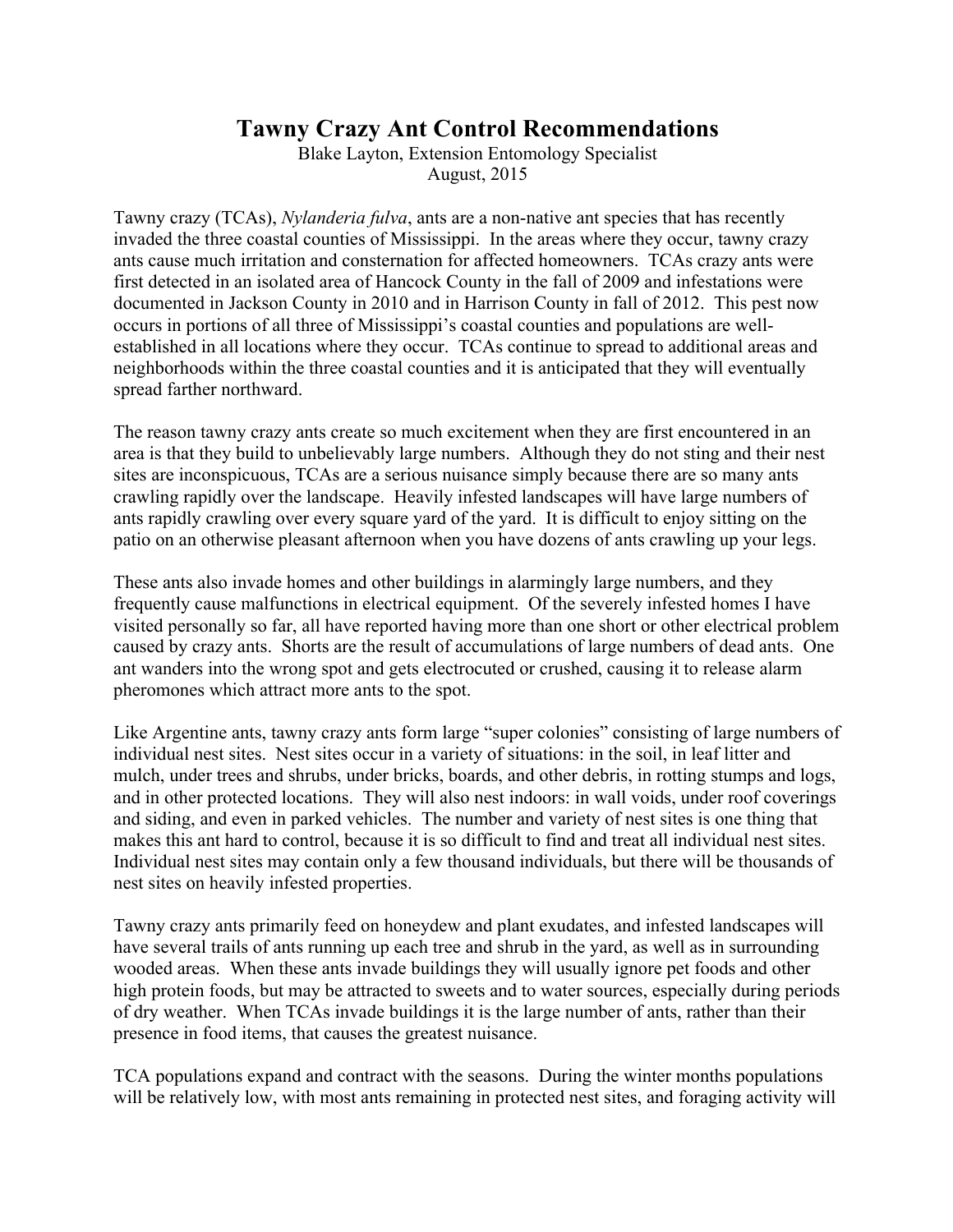be low. Populations begin to increase as temperatures warm in spring, building to the huge numbers that are characteristic of TCAs by early summer and persisting until temperatures begin to decline in the fall.

## **Tawny Crazy Ant Control Recommendations for Homeowners**

Although Tawny crazy ants are easy to kill, they are not easy to control. The problem is there are so many ants the numbers are overwhelming. Because these ants thrive in wooded areas and fields, treated areas are quickly and constantly re-infested by ants migrating from adjacent untreated areas. Homeowners often report accumulations of mats of dead ants several feet wide and up to ½ inch or more thick in areas where contact insecticide treatments have been applied. These "ant mats" occur both outdoors where perimeter sprays have been applied and indoors, and they allow surviving ants to travel over the bodies of their dead nest mates without contacting insecticide treated surfaces.

Control options for TCAs are still being developed, but some of the most useful tactics and tools are briefly discussed below. **Successful control of TCAs in heavily infested landscapes will require a well-planned program that uses most, or all, of the available treatments.** Many homeowners will want to enlist the services of a professional pest control company, one that is familiar with TCAs, but homeowners will have to remain involved in the overall control effort. In heavily infested landscapes surrounded by "unmanaged land" that is also infested, total elimination of TCAs is probably not an achievable goal. Successful control of TCA is more realistically defined as: keeping outdoor populations to a low, non-disruptive level that limits the number and intensity of indoor invasions.

## **Key Control Methods for Homeowner Application:**

1} Non-chemical cultural controls: prune limbs and grass that touch building, minimize debris, stacks of wood, mulch and leaf litter around building, seal cracks and potential entry points. **Don't underestimate the importance of these important first steps!**

2} Control honeydew-producing insects on ornamental landscape plants: This is usually done by using soil-applied systemic insecticides. The crazy ants and honeydew insects are mutually supportive of one another. You get more ants because they have honeydew to feed on and then you get more honeydew-producing insects because the ants are protecting them. These systemic plant treatments are important because they break this cycle. Homeowners can use products containing imidacloprid (Bayer Tree and Shrub Insect Control, and other brands) or dinotefuran (Greenlight Tree and Shrub Insect Control). See Extension Publication 2369, Insect Pests of Ornamental Plants in the Home Landscape, for more information on how to control honeydewproducing insects (aphids, whiteflies, mealybugs, and soft scales).

3} Granular baits: **tawny crazy ants will not take most fire ant baits**, but they will readily take Advance Carpenter Ant Bait (abamectin) and Advance 375A bait, and will take MaxForce Complete to some lesser degree. These baits may be difficult to find locally, but homeowners can purchase these baits through internet suppliers, and some local suppliers do sell some of these baits. Begin applying baits in late winter/early spring as soon as ants are active, and when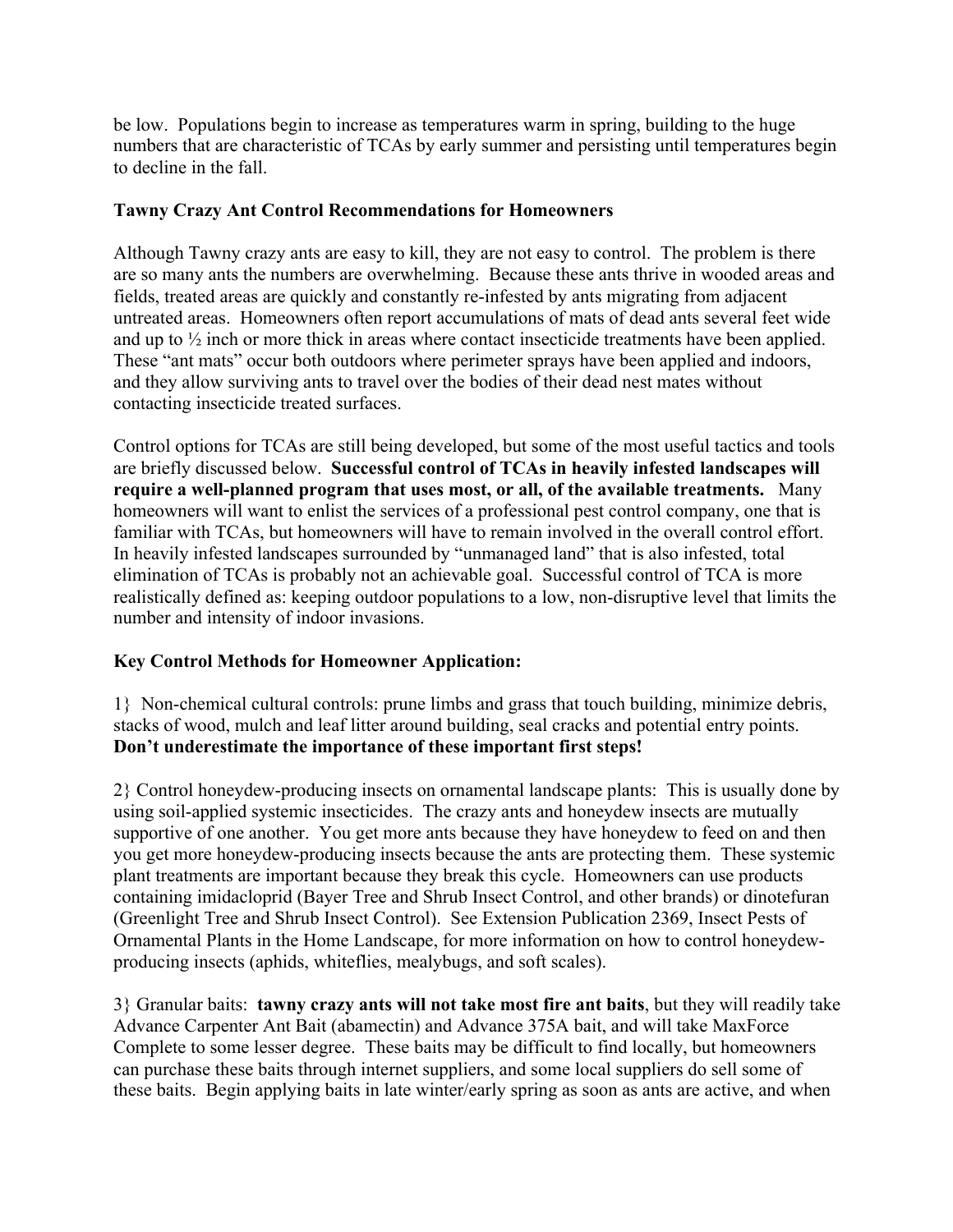populations are lowest and competing food sources are less abundant. Re-apply multiple times with the goal of getting enough bait into the spring ant population to reduce early season populations. Treat as large an area around the house as is logistically and financially feasible. Be sure to read and follow label directions when using baits. Especially note the amount of bait to apply per acre or per 1000 square feet; these rates are surprisingly low.

4} Outdoor Perimeter Spray Treatments. Outdoor permiter treatments are treatments that are applied to the outside wall of a building and/or to a band of soil/turf/landscape bed area around the building. Read labels carefully before treating and apply according to instructions. Many labels allow treating up the outside wall and around doors, windows and other entry points, as well as treating soil/turf/landscape plants around the building. The goal of such treatments is to provide contact kill of ants present in the area, including nest sites present in the treated band, and to provide some residual control. The active ingredients in such treatments are usually pyrethroid insecticides (Alpine and Carbaryl are the only non-pyrethroids listed in the table), and the overall effectiveness of pyrethroid insecticides is similar. Outdoor perimeter treatments are usually purchased as concentrates, diluted according to label directions, and applied using a pump-up hand sprayer. Such treatments can also be applied using hose-end sprayers and some products are even sold in "ready-to-use" hose-end sprayers. These treatments can also be applied around sheds, pump houses, and other out buildings, and, if the label allows, around the base of trees and to landscape beds that are not adjacent to buildings.

| <b>Active Ingredient</b>     | <b>Brand Name (one example)</b>                            |
|------------------------------|------------------------------------------------------------|
| Bifenthrin $(0.3\%)$         | Ortho Home Defense Max                                     |
| Carbaryl $(22.5\%)$          | Garden Tech Sevin Concentrate Bug Killer                   |
| Cyfluthrin $(2.5\%)$         | Bayer Advanced Home Carpenter Ant & Termite Killer Plus    |
| Cyfluthrin $(0.75\%)$        | Bayer Power Force Multi-Insect Killer                      |
| Lambda-cyhalothrin $(0.5\%)$ | Spectracide Termite and Carpenter Ant Killer               |
| Gamma-cyhalothrin (0.08%)    | Spectracide Triazicide Insect Killer                       |
| Permethrin $(2.5\%)$         | Enforcer Outdoor Insect Killer Concentrate                 |
| Permethrin $(10\%)$          | Hi-Yield Garden, Pet & Livestock Insect Control            |
| Permethrin (38%)             | Hi-Yield 38 Plus Turf, Termite & Ornamental Insect Control |
| Dinotefuran $(40\%)$         | Alpine WSG                                                 |

**Examples of Outdoor Perimeter Insecticide Treatments for Control of Home-Invading Ants**

5} Indoor treatments. Ready-to-Use, pre-diluted indoor insecticide sprays will provide good contact kill of TCAs, but such treatments can be quickly overwhelmed by high numbers of ants and should not be relied upon as the sole method of treatment. Still, these treatments are useful to have on hand for treating indoor invasions.

| EXAMPICS OF INTROVATO OST HISTORICAL STOLE COMETOR OF HOME THYRRHIM THUS |                                                        |
|--------------------------------------------------------------------------|--------------------------------------------------------|
| <b>Active Ingredient</b>                                                 | <b>Brand Name (example)</b>                            |
| Bifenthrin $(0.05\%)$                                                    | Ortho Home Defense Max                                 |
| Beta-Cyfluthrin $(0.05\%)$                                               | Bayer Home Pest Control Indoor & Outdoor Insect Killer |
| Deltamethrin $(0.02\%)$                                                  | Bonide Household Insect Control                        |
| Lambda-cyhalothrin $(0.03\%)$                                            | Spectracide Bug Stop Indoor Outdoor Insect Killer      |
| Permethrin $(0.25\%)$                                                    | Viper RTU                                              |

**Examples of Ready-to-Use Insecticides for Control of Home Invading Ants**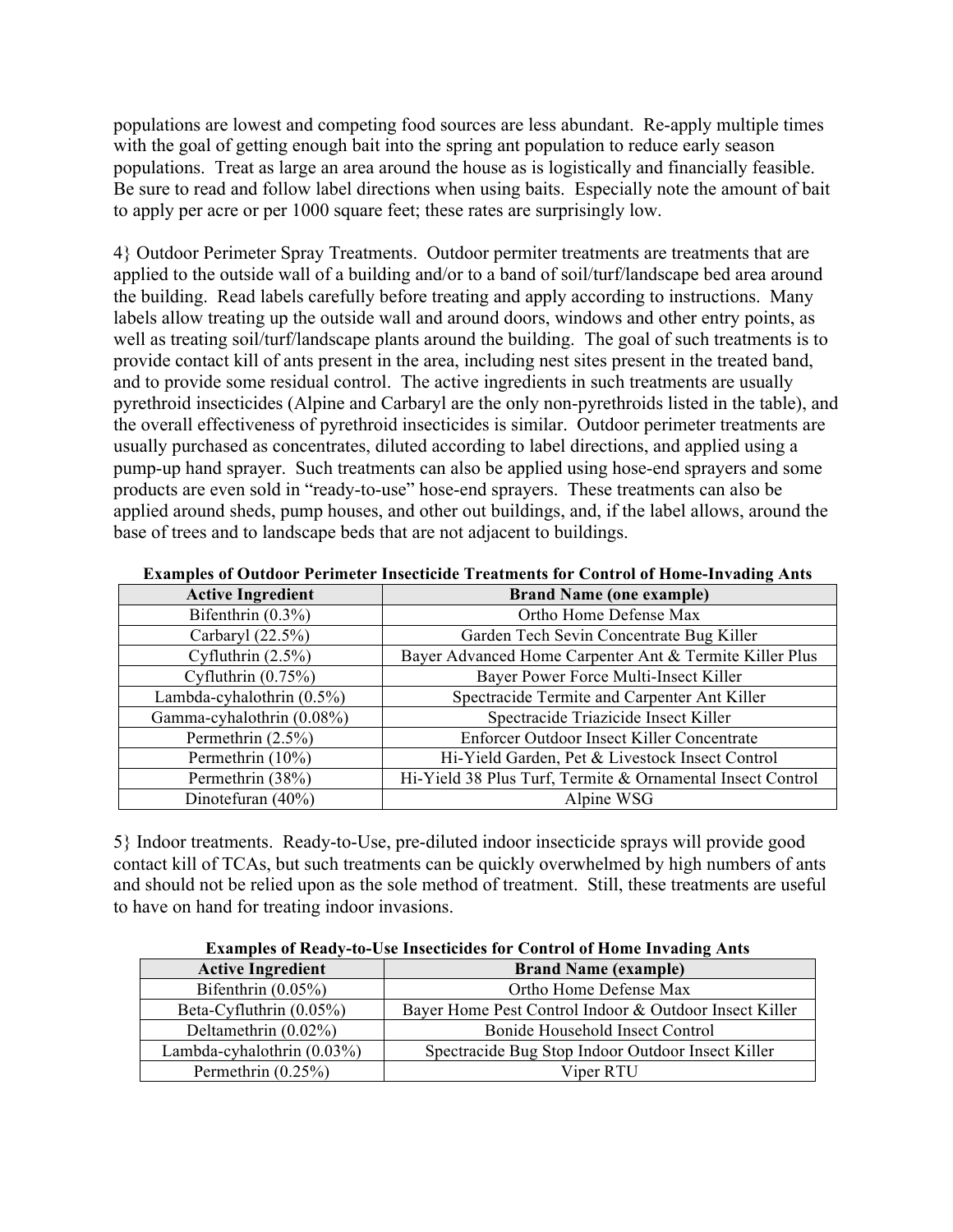### **Key Control Methods for Professional Pest Control Application:**

Homeowners who have heavy infestations of TCAs may wish to enlist the services of a professional pest control company. Professional pest control companies have access to several effective treatments that are not available to homeowners, and have better equipment and trained technicians to apply these products. Three of the more useful treatments professional pest control companies can apply for TCAs are listed below. Applicators must be sure to carefully read labels of specific products for full details and instructions for use and comply with all label instructions.

1: **Termidor SC (9.1% fipronil), Section 18 Emergency Exemption for Tawny Crazy Ants:** Termidor SC is not classified as restricted use, but the label allows use only by licensed pest control companies. Termidor SC is labeled for application as an exterior perimeter treatment for various ant species when applied one foot up and one foot of sod out from the foundation. Termidor SC also has a special Section 18 Emergency Exemption, only for use in the Mississippi counties of Jackson, Harrison, and Hancock, to allow expanded use for control of TCAs. This section 18 label allows application to a wider exterior perimeter area that can extend up to 3 ft up and 10 ft of sod out from the foundation. Treatments may be applied 2 times per year at intervals of 60 days or longer. In a trial we conducted in 2014 this treatment provided excellent, longlasting control of tawny crazy ants, and is currently the best treatment available for control of TCAs. This treatment may only be applied by licensed professional pest control companies. Applicators must comply with buffer zone restrictions for use near bodies of fresh or salt water.

2: **Topchoice granular insecticide (0.0143% fipronil):** Topchoice is a restricted use insecticide that may only be applied by licensed pest control operators. Although not specifically labeled for use against tawny crazy ants, Topchoice is labeled for control of imported fire ants and may be applied to turfgrass and landscape beds for fire ant control. When applied in this manner, Topchoice will provide season-long control of fire ants and approximately 4 months control of mole crickets and will also aid in control of tawny crazy ants and other nuisance ant species. Only one application of Topchoice may be applied per year. Applicators must comply with buffer zone restrictions for use near bodies of fresh or salt water. This is an especially costly treatment, but one that provides season long control of fire ants and a high level of control of tawny crazy ants and other nuisance ants, as well as mole crickets in treated turf, when used as directed.

3: **Alpine WSG (40% dinotefuran):** Alpine WSG is not a restricted use insecticide, and may be purchased and used by homeowners, as well as professionals. It is labeled for outdoor application to lawns and landscape beds, as well as for use as spot or crack and crevice applications to exterior areas or building surfaces where ants may enter buildings. This is an effective addition to a season-long TCA management program to complement control provided by other treatment methods. Alpine may be applied several times per year, as needed.